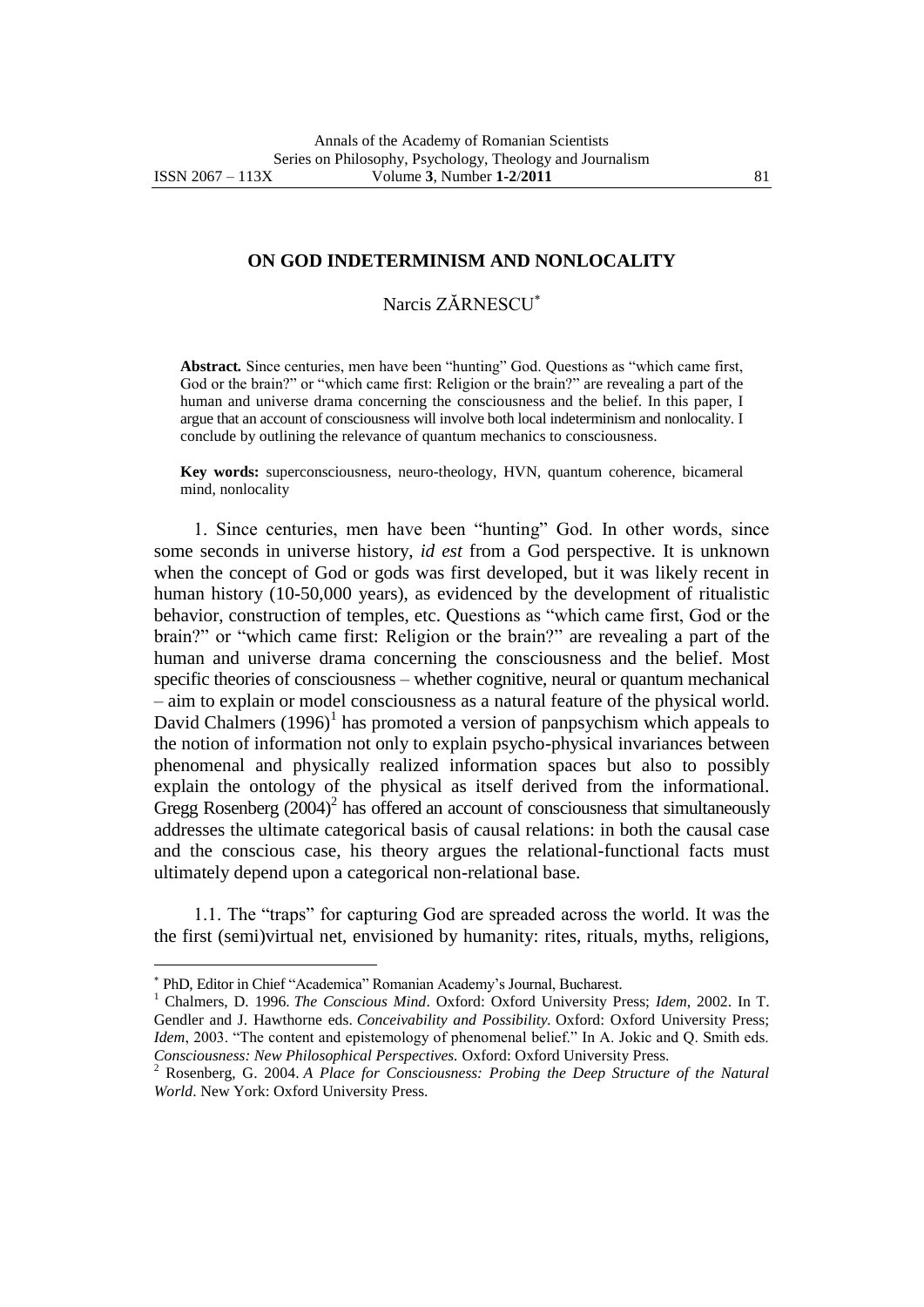temples, churches. The first globalization. The laboratory of Michael Persinger is one of the most recent "traps". This is the Persinger's quest for the God spot. For him, the Almighty isn't dead, he's an energy field. And the human mind is an electromagnetic map to the soul. The cognitive neuroscience researcher has tickled the temporal lobes of more than 900 people and has concluded that different subjects label this ghostly perception with the names that their cultures have trained them to use: Elijah, Jesus, the Virgin Mary, Mohammed, the Sky Spirit. But Persinger is not the first to theorize that the Creator exists only in the brain. In his 1976 book, *The Origin of Consciousness in the Breakdown of the Bicameral Mind*<sup>1</sup> Julian Jaynes argued that the brain activity of ancient people would have resembled that of modern schizophrenics (for the psycho-mechanism see Fig. 1, infra).



Fig. 1

He proposed that man had no consciousness until 1000 BC. According to the Jaynes' hypothesis, between 10 000 and 1000 BC the bicameral mind operated in humans. The left hemisphere was the site for speech, and the right hemisphere was the site for hallucinations that expressed voices and commands of gods and demons. Hallucinations were a normal phenomenon. The end of the dominance of the bicameral mind and the beginning of modem consciousness were caused by "the weakening of the auditory by the advent of writing, the inherent fragility of hallucinating control, the unworkableness of gods in the chaos of historic upheaval,

<sup>1</sup> Jaynes J. 1976. *The origin of consciousness in the breakdown of the bicameral mind*. Boston: Houghton Mifflin Company.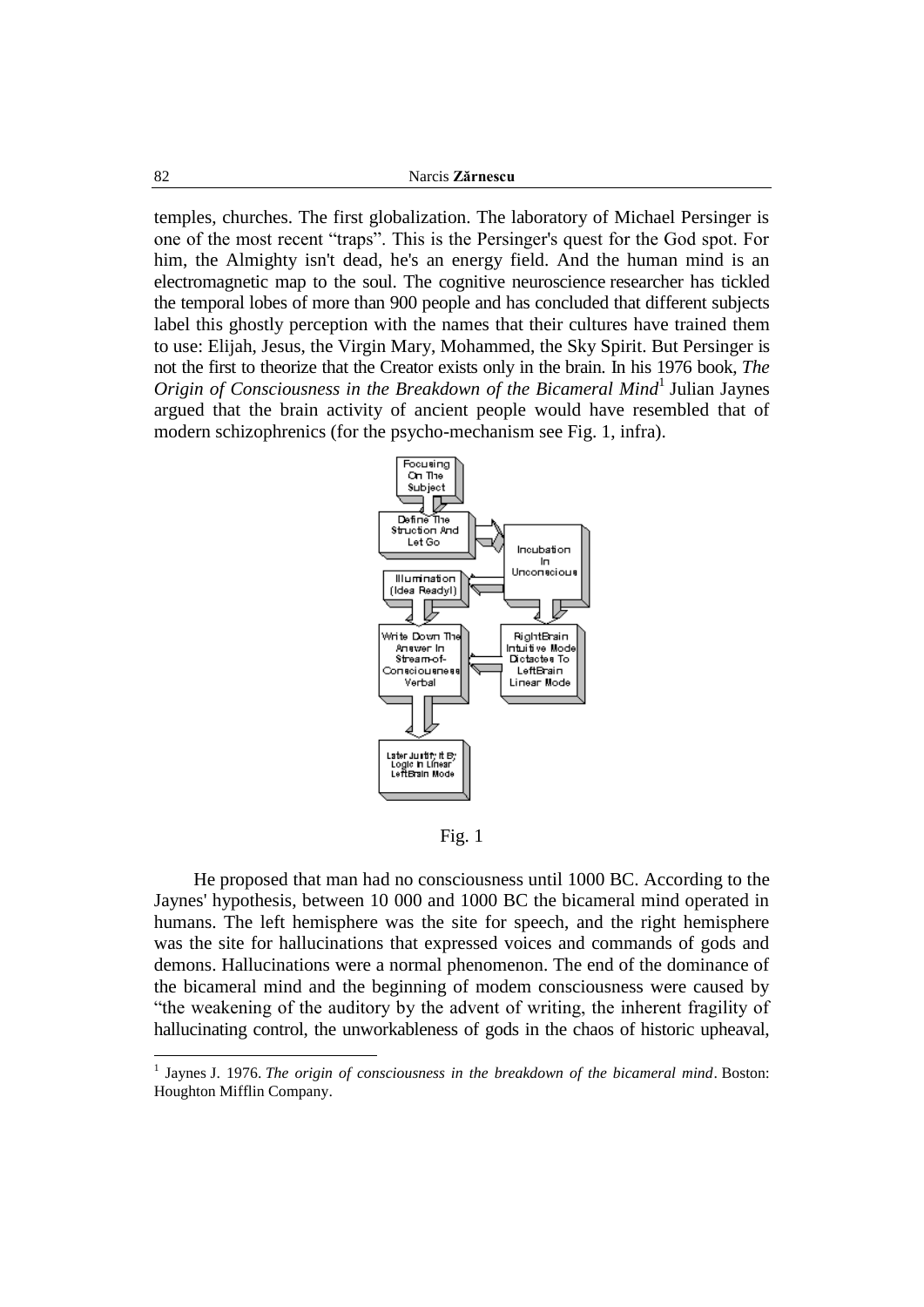the positing of internal cause in the observation of differences in others (...) and a modicum of natural selection."<sup>1</sup> Contemporary regressions to the bicameral mind include schizophrenia, possession states, religious prophecy, hypnosis and some other phenomena. In other words, Jaynes proposed that there are 3 forms of human awareness: the bicameral or god-run man; the modem or problem-solving man; and contemporary forms of throwbacks to bicamerality.<sup>2</sup>

Finally, according to Jaynes, it is a 'mental tool box' largely based on metaphor, and the 'invention' of subjective consciousness took shape in the course of centuries, thereby replacing the former mentality. This old mental make-up was what Jaynes calls the *bicameral mind*: a mind that was occupied by so-called gods, who directly spoke to man. Jaynes insists that these 'gods' were in no sense 'a way of speaking': «The gods were in no sense "figments of the imagination" of anyone. They *were* man's volition»<sup>3</sup>. Jaynes inferred that these *voices* came from the right brain counterparts of the left brain language centres (cf. Wernicke"s and Broca"s area). These regions are dormant in the right brains of most modern humans, but some studies (Daniel Smith) show that auditory hallucinations correspond to increased activity in these areas of the brain. $4$  Smith describes the *Hearing Voices Network*, an advocacy group based in Great Britain.<sup>5</sup> Building in part on the work of Marius Romme and Sandra Escher's *Accepting Voices* (1993) and Ivan Leuder and Philip Thomas's *Voices of Reason, Voices of Insanity* (2000), books that critique traditional psychiatric responses to voices, the Hearing Voices Network (HVN) offers support groups where people who hear voices can talk openly about their experiences. HVN is a radical departure from most modern psychiatric approaches, which generally view auditory hallucinations as mere symptoms of mental illness best treated with psychiatric pharmaceuticals.

1.2. Jaynes maintained that, like schizophrenics, the ancients heard voices, summoned up visions, and lacked the sense of metaphor and individual identity that characterizes a more advanced mind. He said that some of these ancestral synaptic leftovers are buried deep in the modern brain, which would explain many of our present-day sensations of God or spirituality. So, God could be defining as a stage of archaic and mythical consciousness or just as the human consciousness.

<sup>1</sup> Jaynes, *op. cit*., p. 186.

<sup>2</sup> Lennox BR, Bert S, Park G, Jones PB, Morris PG. 1999. *Spatial and temporal mapping of neural activity associated with auditory hallucinations*. *Lancet*; **353**: 644.

<sup>3</sup> Jaynes, *op. cit*., p. 202.

<sup>4</sup> Smith, Daniel. 2007. *Muses, Madmen, and Prophets: Rethinking the History, Science, and Meaning of Auditory Hallucination*. New York: Penguin. See too: "Janssen's A Virtual Hallucination: MINDSTORM". 1 December 2007. 24 August 2007. http://www.janssen.com/ [janssen/news\\_mindstorm.html.](http://www.janssen.com/%20janssen/news_mindstorm.html)<br>
<sup>5</sup> See Smith, Deniel, 2007, "C

See Smith, Daniel. 2007. "Can You Live with the Voices in Your Head?," in *The New York Times*. 25 March 2007. [http://www.nytimes.com/2007/03/25/magazine/25voices.t.html.](http://www.nytimes.com/2007/03/25/magazine/25voices.t.html)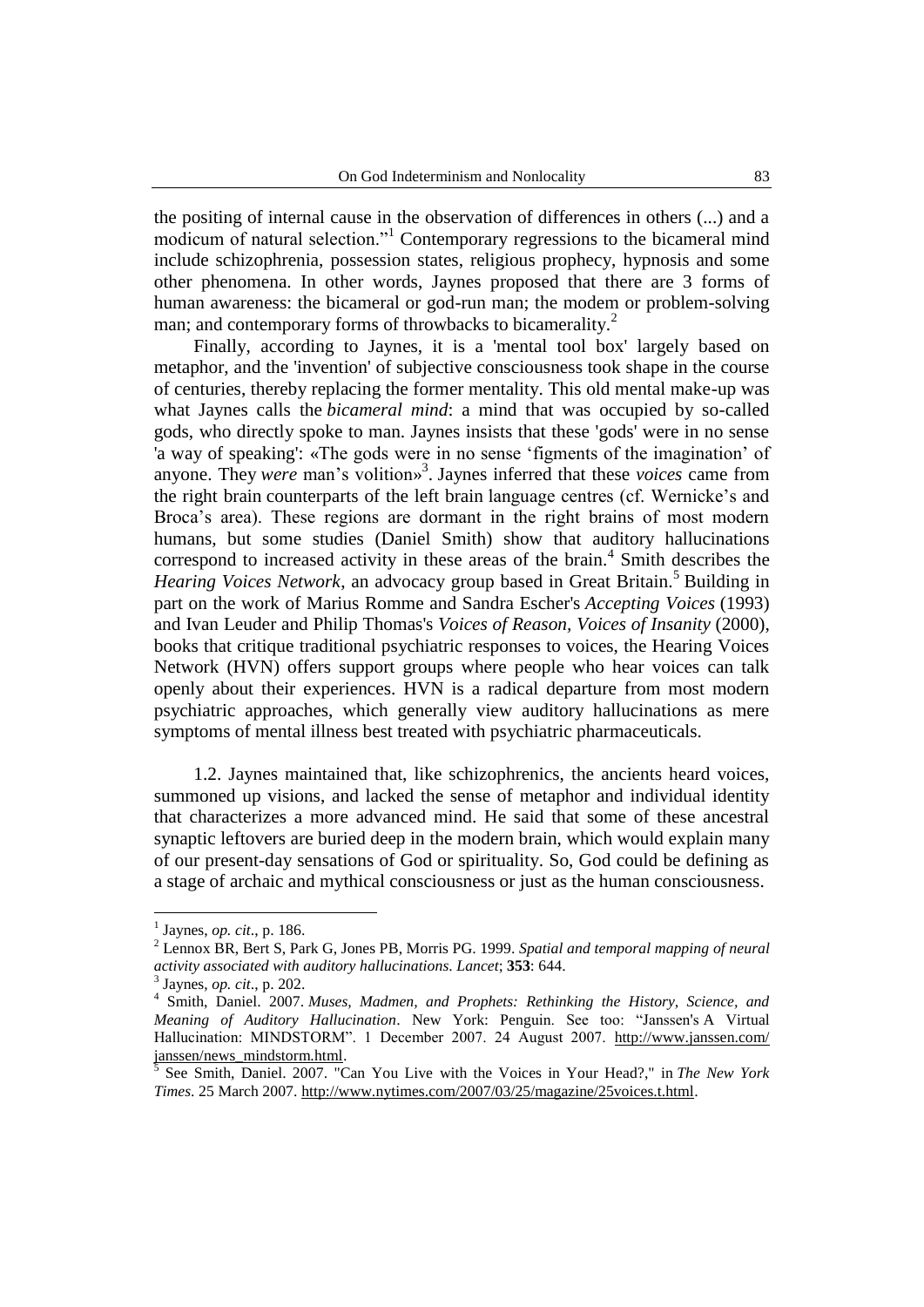1.3. A number of thinkers have attempted to define the next step in the evolution of human consciousness: Sri Aurobindo (the emergence of *superconsciousness*), Jean Gebser (the coming of *four-dimensional integral consciousness*), rising from the prior. Richard Bucke portrayed cosmic consciousness as the next evolutionary stage of human consciousness, following the simple consciousness of animals and the self-consciousness of contemporary humans. Ken Wilber's six-level evolutionary process leads from physical consciousness pertaining to nonliving matter through biological consciousness assort and with animals and mental consciousness characteristic of humans to subtle consciousness, which is archetypal, transindividual, and intuitive. It leads in turn to causal consciousness and, in the final step, to the ultimate consciousness called *Consciousness as Such.* Chris Cowan and Don Beck's colorful theory of spiral dynamics sees contemporary consciousness evolving from the strategic *orange* stage, which is materialistic, consumerist, and success-, image-, status-, and growth-oriented; to the consensual *green* stage of egalitarianism and orientation toward feelings, authenticity, sharing, caring, and community; heading toward the ecological *yellow* stage focused on natural systems, self-organization, multiple realities, and knowledge; and culminating in the holistic *turquoise* stage of collective individualism, cosmic spirituality, and Earth changes.

2. The study of consciousness as an object of scientific study is connected to the cognitive neurosciences, new methods of cerebral mapping (*imagerie*), for studying the living brain directly in humans and to have access to the neuronal correlates. There are essentially three methods.

The newest is *Magnetic Resonance Imaging* (MRI), and in particular functional MRI, which allows to measure the changes in haemodynamic alimentation of the different parts of the brain which become activated when a task is performed. In this way the images that the public has already been able to see are obtained: a brain with little patches of color.

The second method, *Positron Emission Tomography* (PET) resembles a scanner, such as those used for clinical analysis, producing slightly heavier images than in MRI.

The study of the brain"s surface activity uses apparatuses for performing magneto-encephalograms, which makes it possible to measure the minute magnetic fields found on the surface of the head. These extremely precise magnetic fields, by means of mathematical elaboration of the data, supply a dynamic image of cerebral processes which can thus be observed from a new angle. The combination of these three systems--magneto-encephalography, PET (Positron Emission Tomography) and MRI (Magnetic Resonance Imaging) constitute the techniques which make the new cerebral mapping (*imagerie*) possible.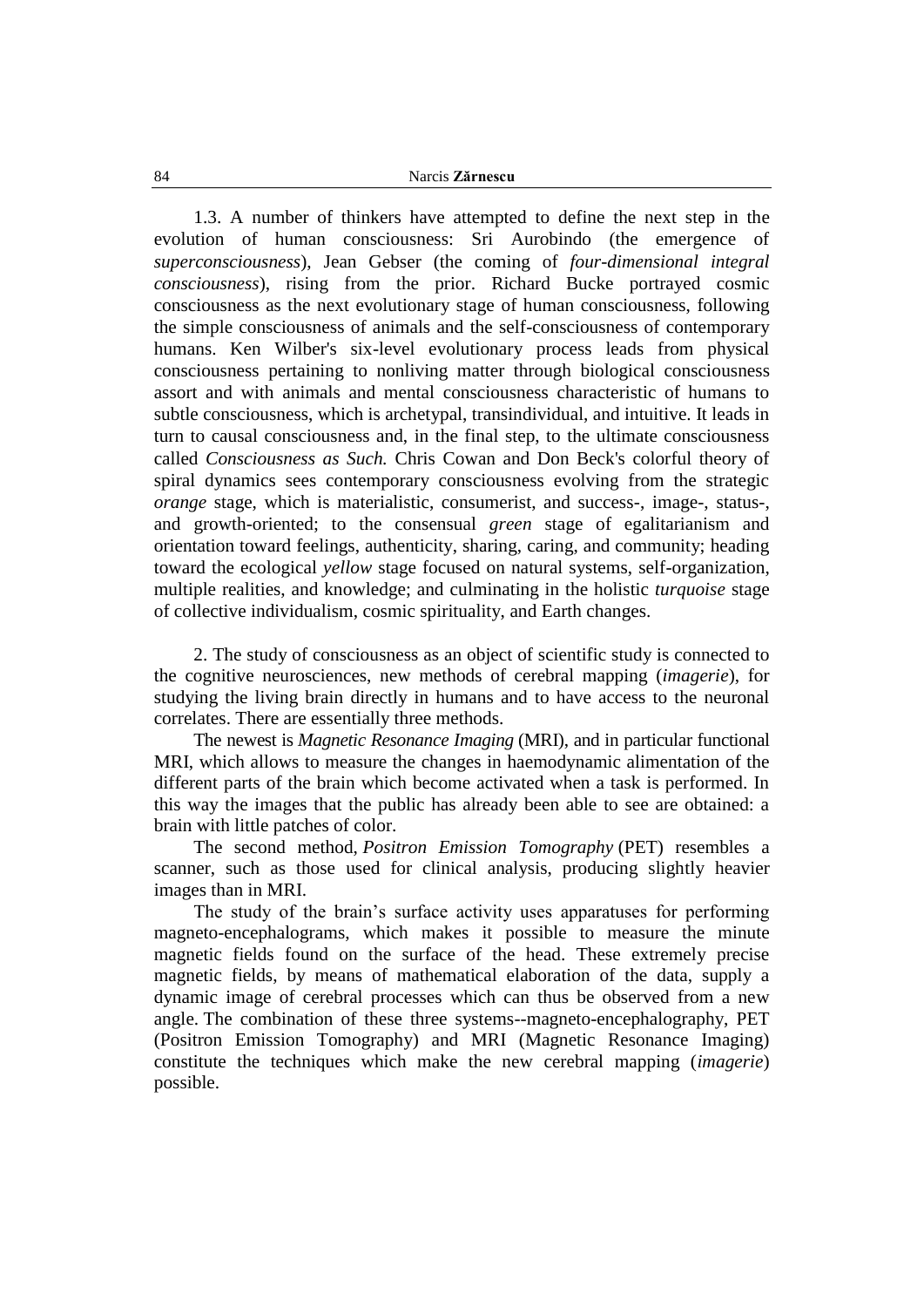2.1. Francis Crick, a Nobel prize winner who together with Watson discovered the structure of DNA, has dedicated his life to the study of the brain, and is convinced of having identified the circuits responsible for the phenomena of consciousness. In his book, *Astonishing Hypothesis: The Scientific Search for the Soul,* Crick conclude that the human being with his joys and sorrows, his memories and ambitions, his sense of personal identity and free will, are in fact no more than the behavior of a vast assembly of nerve cells and their associated molecules.<sup>1</sup> As Lewis Carroll's Alice might have phrased it: "you're nothing but a pack of neurons". Answering the question *Why Neuroscience May Be Able to Explain Consciousness* Crick and Koch affirmed: "We believe that at the moment the best approach to the problem of explaining consciousness Is to concentrate on finding what is known as the neural correlates of consciousness the processes in the brain that are most directly responsible for consciousness. By locating the neurons In the cerebral cortex that correlate best with consciousness, and figuring out how they link to neurons elsewhere in the brain, we may come across key insights into what David J. Chalmers calls the hard problem: a full accounting of the manner in which subjective experience arises from these cerebral processes."<sup>2</sup>

2.2. Consequently to the progress made by Neurosciences in the study of consciousness, a Copernican movement arose to solve the problem of how neural matter translates into a psychic experience (Edelman, 1992<sup>3</sup>; Edelman & Tononi, 2000<sup>4</sup>; Damasio, 1994<sup>5</sup>; Solms & Turnbull, 2002<sup>6</sup>; Richerson & Boyd, 2005<sup>7</sup>; Siegel, 1999 $\mathrm{^8}$ ; Ridley, 2003 $\mathrm{^9}$ ).

2.3. In order to explain the brain"s craftsmanship in composing the notion of  $God<sup>10</sup>$ , it is useful to rely on the brain's recognized potential to unconsciously

<sup>&</sup>lt;sup>1</sup> Crick FC. 1994. *The Astonishing hypothesis*. New York: Scribners.

<sup>2</sup> Chalmers, David J. "The Puzzle of Conscious Experience" in *Scientific American*, December 1995, pp. 62-68.

<sup>3</sup> Edelman G. Bright. 1992. *Air, Brilliant Fire: On the Matter of the Mind*. New York, Basic Books.

<sup>4</sup> Edelman G, Tononi. 2000. G. *A Universe of Consciousness: How Matter Becomes Imagination*. New York, Basic Books.<br><sup>5</sup> Damasio A 1994 Dese

<sup>5</sup> Damasio A. 1994. *Descartes' Error: Emotion, Reason and the Human Brain*. London, Putnam" Sons, Penguin Books.

<sup>6</sup> Solms M, Turnbull O. 2002. *The Brain and the Inner World. An Introduction to the Neuroscience of Subjective Experience*. New York, Other Press.

<sup>7</sup> Richerson P, Boyd R. 2005. *Not by Genes Alone. How Culture Transformed Human Evolution*. New York, Other Press.

<sup>8</sup> Siegel D. 1999. *The Developing Mind*. New York, Guilford Press.

<sup>9</sup> Ridley M. 2003. *The agile gene. How nature turns on nurture*. New York, Harper Perennial.

<sup>&</sup>lt;sup>10</sup> Bartocci G. 2000. "The Cultural Construction of the Western Conception of the Realm of the Sacred: Co-existence, Clash and Interbreeding of Magic and Sacred Thinking in Fifth and Sixth Century". Umbria. *Anthropology and Medicine*, 7: 373-388; Bartocci G, Dein S. 2005. "Detachment: Gateway to the World of Spirituality". *Transcultural Psychiatry*, 42: 545-569.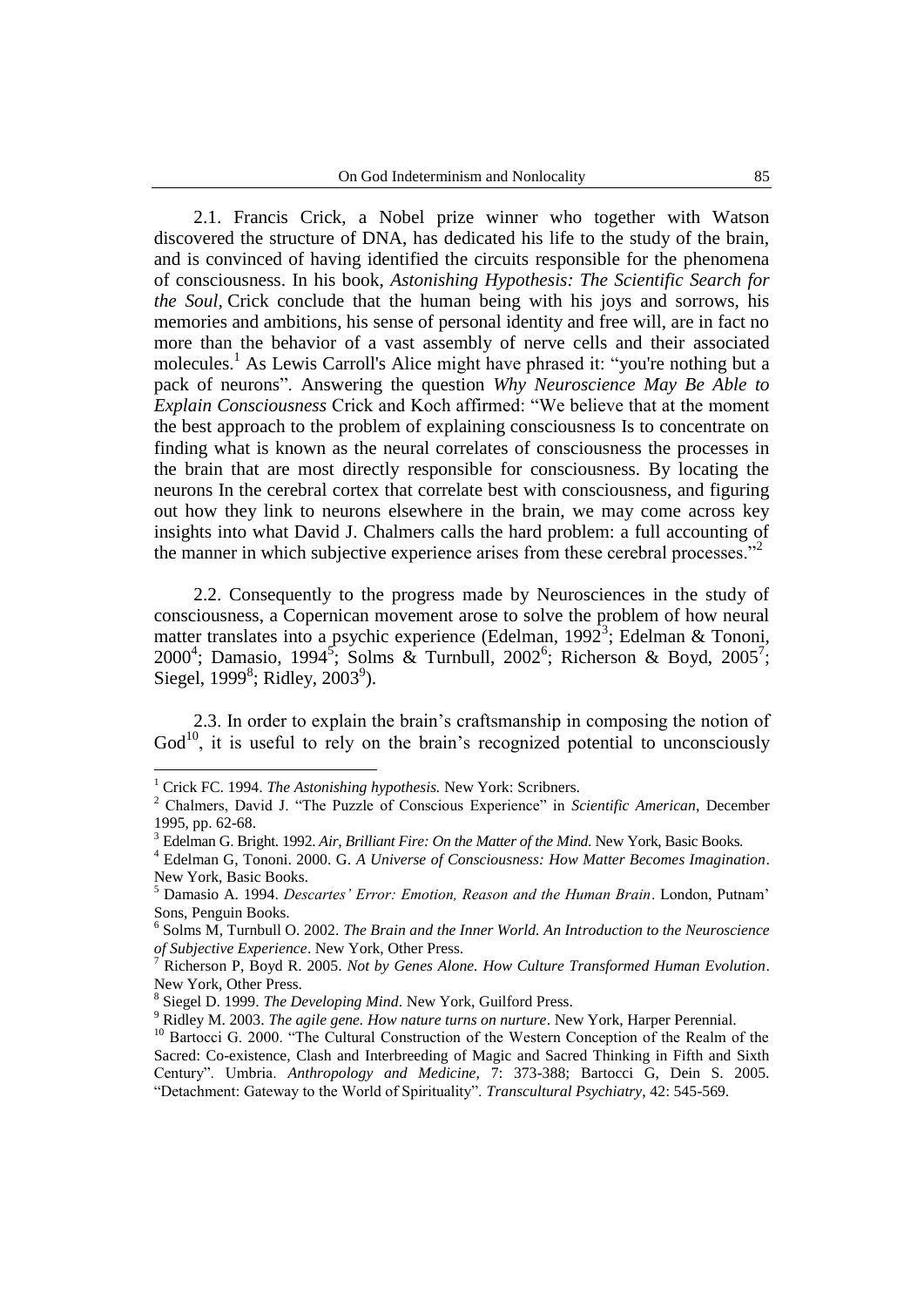recompose perceptions, stimuli, symbols and intuitions, converting them into images through a process connecting proto-images and protomeanings named by Crick and Koch *filling-in*<sup>1</sup>. The filling-in process explains how experiential units of consciousness construct a complex "cultural" sensation. So, when there is an insufficient amount of visual information, the cortical networks *fill-in* the incomplete interpretation from the external environment, in order to provide significant correlations in their inputs: "In other words, the brain is very good at detecting apparent causation". Crick and Koch to conclude: "Such filling-in is likely to happen in many places in the brain" until it is led to "jumping to conclusions"<sup>2</sup>.

3. The split between mind and body or brain and consciousness or brain and God is equivalent to the split between religion and science.

3.1. According Francisco Varela, the problem of the *neuronal correlate of consciousness* is badly presented because consciousness is not in the head.<sup>3</sup> Basically, consciousness is an emergence which requires the existence of these three phenomena or cycles: with the body, with the world and with others. So, the global consciousness is an effect of the global brain, the quasi-neural energy – and information – processing network created by six and a half billion humans on the planet, interacting in many ways, private as well as public, and on many levels, local as well as global. A quantum shift in the global brain is a fundamental transformation in the relations of a significant segment of the six and a half billion humans.

3.2. Advanced physical models are based on higher mathematics. For example, Andrei Linde at Stanford calls the cosmological model of a multiverse the «self-reproducing inflationary universe.» Based on advanced principles of quantum physics and on Alan Guth's inflation model, Linde"s model includes multiple universes woven together in some kind of spacetime foam. Each universe exists in a closed volume of space and time. The quantum fluctuations in the universe's inflationary expansion period have a wavelike character that can create disruptions in scalar fields. The multiverse is like a growing fractal. Actually, his theory is based on two ancient religious and philosophical ideas about the universe: (1) it had a definite beginning, and (2) it had existed forever. Presently, on the other hand, it is not known whether quarks and leptons are elementary or

<sup>1</sup> Crick F, Koch C. 2003. "A Framework for Consciousness". *Nature Neuroscience*, 6: 119-126. <sup>2</sup> Crick F, Koch C. *op.cit*.

<sup>&</sup>lt;sup>3</sup> Van den Heuvel, M.P. et al. 2009. "Efficiency of functional brain networks and intellectual performance". *The Journal of Neuroscience*, 29 (23), 7619-7624; Robinson, R. 2009. "Exploring the "global workspace" of consciousness". *PloS Biology,* 7 (3), 0415.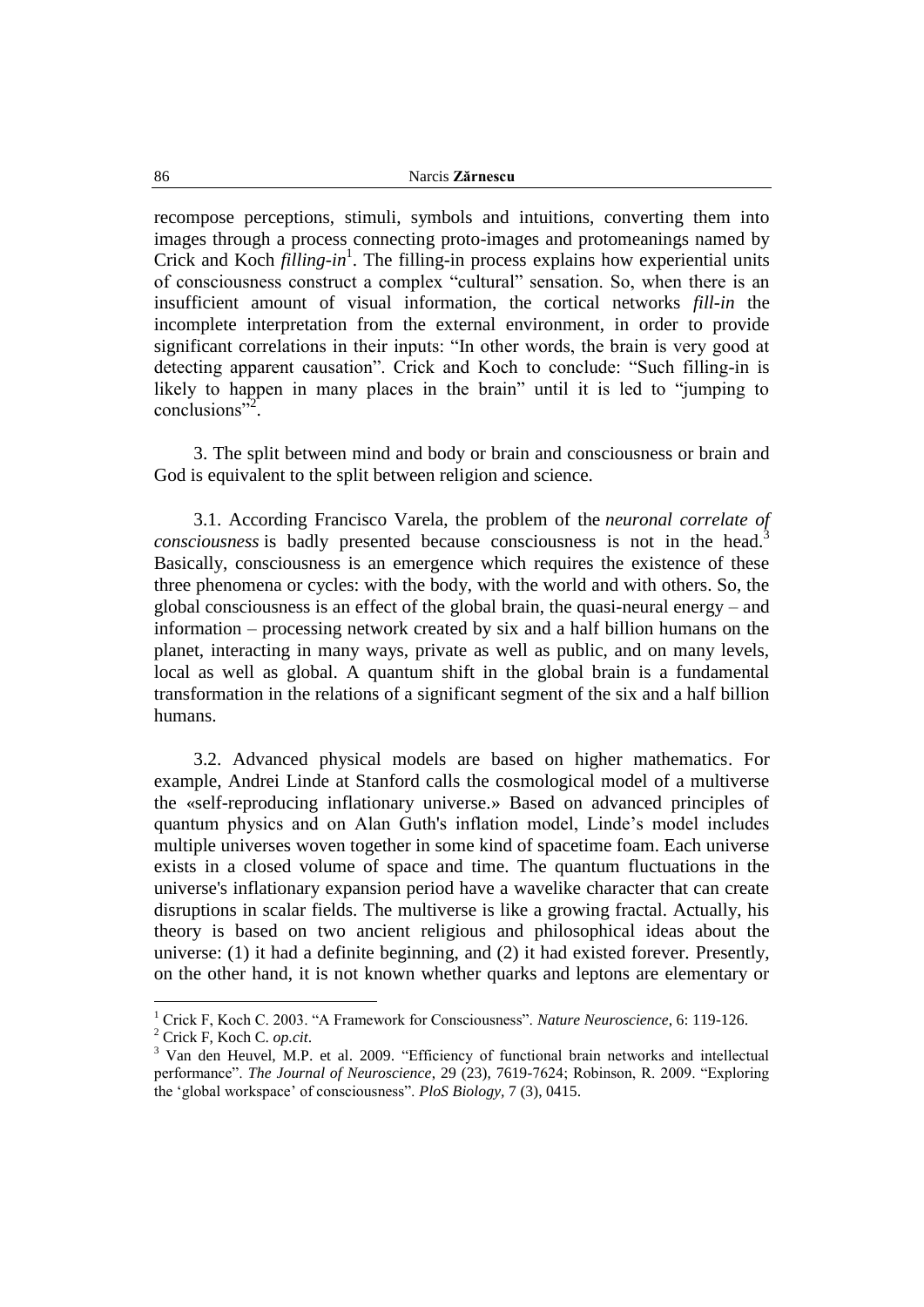compound particles. Scientist are asking: Are quarks and leptons fundamental, or are they made up of even more fundamental particles? Poets or philosophers could answer: *Yes. There are even more fundamental particles: the Godons, from God*.

3.3. LeDoux proceeds to discuss affective phenomena: "Emotional feelings result when we become consciously aware that an emotion system of the brain is active. Any organism that has consciousness also has feelings. However, feelings will be different in a brain that can classify the world linguistically and categorize experiences in words than in a brain that cannot. The difference between fear, anxiety, terror, apprehension, and the like would not be possible without language. At the same time, none of these words would have any point if it were not for the existence of an underlying emotion system that generates the brain states and bodily expressions to which these words apply. Emotions evolved not as conscious feelings, linguistically differentiated or otherwise, but as brain states and bodily responses. The brain states and bodily responses are the fundamental facts of an emotion, and the conscious feelings are the frills that have added icing to the emotional cake."<sup>1</sup>

4. The scientists have not found yet the answer to the question: where is God living? In heavens? In tempels? In the hearts of believers? In laboratories? Could the Divinity be a magnetic field of 40  $Hz^2$  or  $10^{30}$  Hz, the highest frequency of gamma rays that have been detected? Between the Big Emptiness, across and beyond the boundaries of the universe, in temporal lobes, God(s) is /are continuing his /their contradictoried and eternally-ephemeral existence. As Muhyiddin Ibn 'Arabi says in *The Wisdom of the Prophets* (*Fusus al-Hikam*): "Since the ephemeral being manifests the 'form' of the eternal, it is by the contemplation of the ephemeral that God communicates to us the knowledge of Himself: "He says to us (in the *Koran*) that He shows us His 'signs' in the ephemeral: 'We will show them Our signs to the horizons and in themselves...'  $(XLI, 53)$ ."<sup>3</sup> The Eternal is ephemeral and vice versa: "Adam is, then, at the same time, God and creature. And thou hast understood that which is his (cosmic) rank that is to say the synthesis (of all the cosmic qualities), synthesis by virtue of which he is the Representative of God. Adam is the 'unique Spirit' (*an-nafs a1 wâhidah*) from which was created the human species according to the Divine

<sup>1</sup> LeDoux, Joseph. 1996. *The Emotional Brain: The Mysterious Underpinnings of Emotional Life*, New York. Simon & Schuster. 302; Changeux, Jean-Pierre. 2004. *The Physiology of Truth: Neuroscience and Human Knowledge* [trans. M.B. DeBevoise], Cambridge. Harvard University Press. 81-82.

<sup>2</sup> Llin s, R. and Ribary, U. 1993. "Coherent 40-Hz oscillation characterizes dream state in humans". *Proc. Natl. Acad. Sci*. USA, 90. 207**8**-2081.

<sup>3</sup> Muhyiddin Ibn 'Arabi, *The Wisdom of the Prophets*, *Fusus al-Hikam*, translated from Arabic to French by Titus Burkhardt and from French to English by Angela Culme-Seymour.